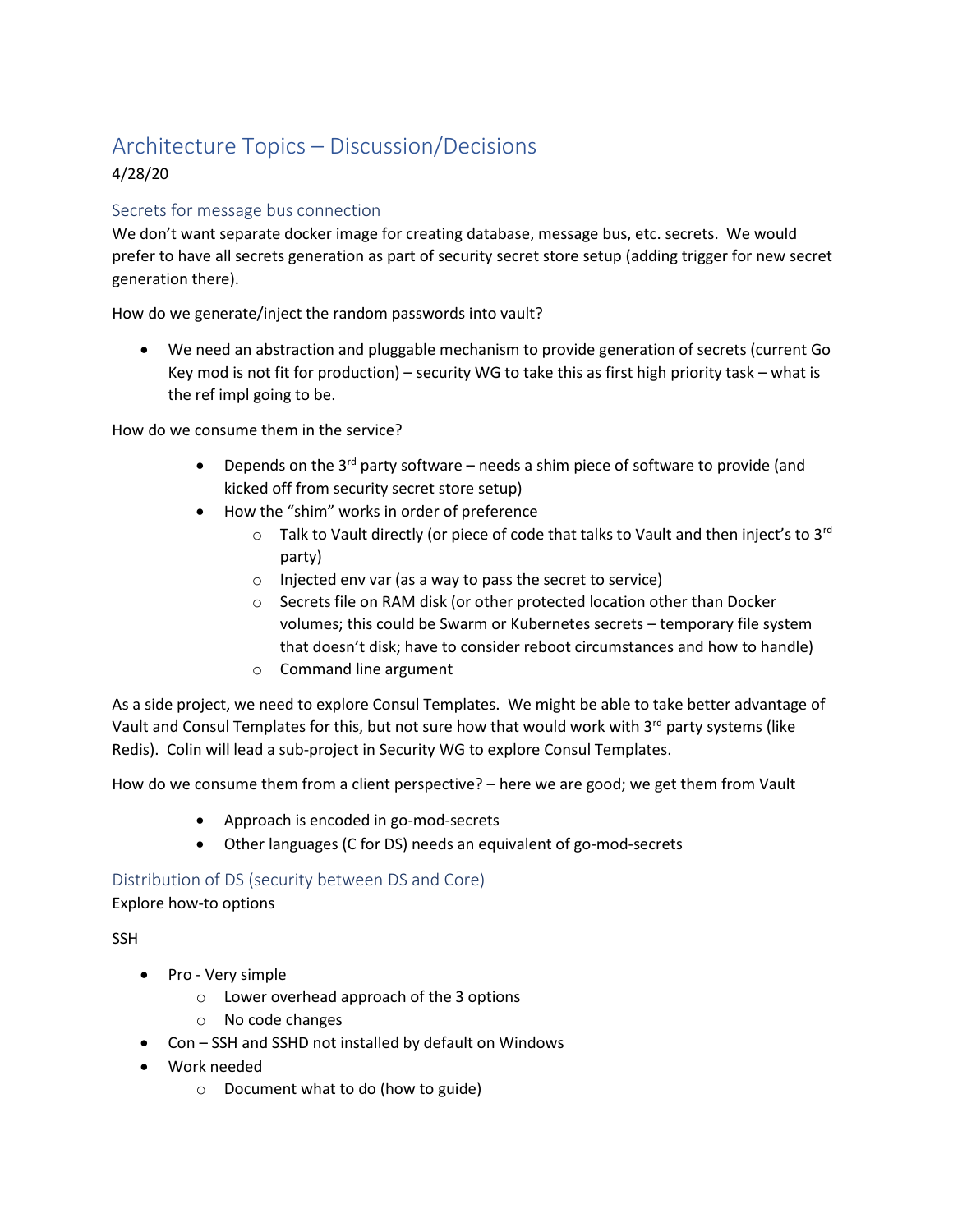- $\circ$  Config changes; docker compose file changes in document (don't need to provide the whole compose)
- o May need some special containers (for ssh/sshd) or instructions to do that

Overlay network option

- Use Swarm, Kubernetes or manually construct the network
- Pro No extra components needed
	- o Added orchestration support
- Cons Consul chokes on multiple networks (must be resolved)
	- o Solution bound to orchestrator (Swarm, Kubernetes, etc or have very complicated networking)
	- o Overhead of Swarm or other orchestrator
	- o Unfriendly to Snaps
- Work
	- o Document what to do (how to guide)
	- o Have multiple docker compose files (one for the device service and one for the rest of EdgeX)

### Service Mesh

- Add service mesh (Kuma) to all containers
- Pro
	- o No code changes required
	- o Developers make no changes in what they are doing it
- Cons
	- o Document what to do (how to guide)
	- o Config changes; docker compose file
	- $\circ$  very Kuma specific but with implications that it service mesh generically could solve
	- o Size /complexity of the compose file grows
- Work
	- o Document what to do (how to guide)
	- o Possible some script to automate

Priority of work is to:

- 1. SSH
- 2. Overlay network
- 3. Service mesh

Colin and Tingu to explore use of Kong and restoration of the Kong routing option.

# EdgeX Metrics Collection & Control Plane Event Handling

Points

• Separate metrics collection from events like new device onboarded